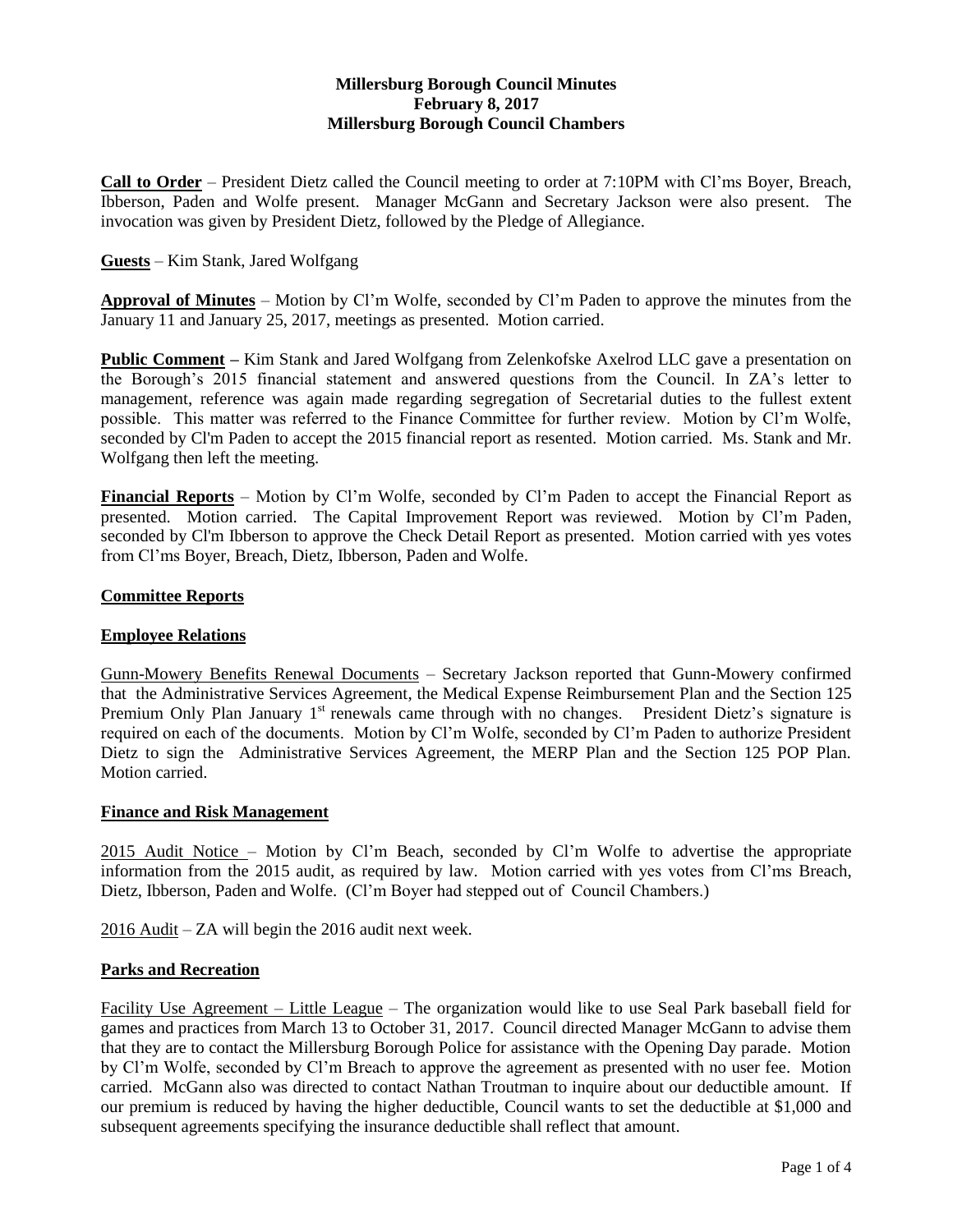Facility Use Agreement – High School Baseball – The organization requests the use of the MYO baseball field for practices and games from March 1 to June 10, 2017. Motion by Cl'm Breach, seconded by Cl'm Wolfe to approve the agreement as presented with no user fee. Motion carried.

Facility Use Agreement – Teener Baseball – The organization requests the use of MYO Park baseball field for practices and games from April 3 to November 1, 2017. Motion by Cl'm Wolfe, seconded by Cl'm Paden to approve the agreement with no user fee, contingent up on receiving the required certificate of insurance and team roster. Motion carried.

Facility Use Agreement – Girls Softball – The organization requests the use of Bradenbaugh Park softball field for practices and games from March 1 to October 31, 2017. Motion by Cl'm Wolfe, seconded by Cl'm Ibberson to approve the agreement with no user fee, contingent upon receiving the required certificate of insurance and team roster. Motion carried.

Facility Use Agreement – Ned Smith Festival – The organization requests the use of MYO and Riverfront Parks for the annual wildlife festival on July 29, 2017 from 5:00AM until 7:00PM. The user fee was set at \$110 to cover the pavilion rentals. Vendor fees apply. Motion by Cl'm Wolfe, seconded by Cm Paden to approve the agreement as presented. Motion carried.

Welcome Center Concession Stand Lease – Council discussed setting the rate for 2017. Ms. Munro has indicated interest in renting for 2017 but Council directed that she must pay last year's final invoice prior to signing the 2017 lease. Council directed Manager McGann to add to the lease that all invoices for the season must be paid in full by December 31<sup>st</sup> of the current year. Ms. Munro has asked if she would be permitted to put a vending machine outside the Concession stand. Council directed McGann to add a provision to the lease that if a vending machine is placed on the property it must be covered under the lessee's insurance. Council gave a deadline of February 17, 2017 for Ms. Munro to sign the 2017 lease.

Master Parks Project Grant – Manager McGann reported that we received some preliminary information from DCNR. The sample RFP for a consultant was received. Council will need to establish a Steering Committee of 7-9 people. This will be discussed at the February Committee meetings.

**Property** – No report.

**Public Safety –** Chairman Ibberson had nothing to report.

### **Streets**

Spring Clean Up Date & Dumpster Rental – Manager McGann reported that he would like to set the date for April 8 from 7:00AM to 1:00PM. Heim's Disposal has quoted three 40-yard dumpsters at \$225 each and \$73.90 per ton for disposal. Motion by Cl'm Wolfe, seconded by Cl'm Paden to approve the date and associated costs as presented. Motion carried with yes votes from Cl'ms Breach, Dietz, Ibberson, Paden and Wolfe (Cl'm Boyer had stepped out of Council Chambers.)

Street Sweeper Rental – Manager McGann reported that we have not received the contract yet from Golden Equipment. Heim's Disposal quoted \$175 for a 15-yard dumpster and \$73.90 per ton for disposal of the street sweeper debris. Motion by Cl' Wolfe, seconded by Cl'm Ibberson to approve Heim's quote as presented. Motion carried with yes votes from Cl'ms Boyer, Breach, Dietz, Ibberson, Paden and Wolfe.

Facility Use Agreement – Cherry Blossom Festival – MAWT requests the use of Market Square and various Borough streets on May 6, 2017 from 5:00AM to 4:00PM to hold the annual Cherry Blossom Festival. Motion by Cl'm Wolfe, seconded by Cl'm Ibberson to approve the agreement as presented with no user fee. Motion carried.

Daniel Miller Fountain Bollards – Cl'm Boyer reported that the Historical Society contacted Ed Black. PennDOT will not allow bollards to be installed around the fountain.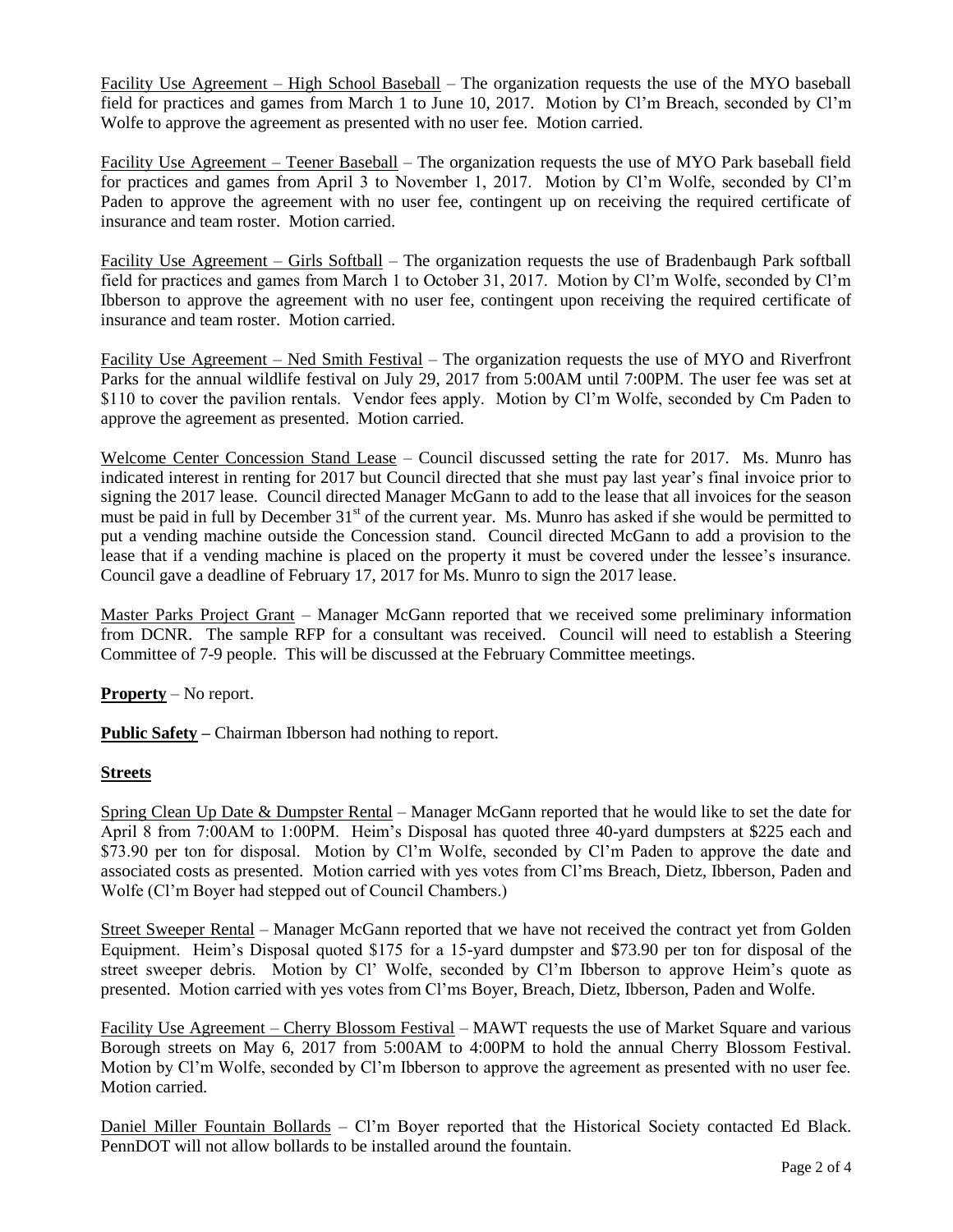**Economic Development –** Chairman Dietz had nothing to report.

**Manager's Report –** Written report provided to all Cl'ms.

State Street Storm Sewer Project – Manager McGann explained the funding shortfall to Council. Council directed McGann to go through prior emails from Brinjac Engineering to review cost quotes. Dauphin County DCED is looking for additional funding.

## **New Business**

Borough Ordinance No. 1-17 Property Maintenance – Cl'm Boyer presented the final version of the Property Maintenance Code. Council made one revision to Section 101.2. Council also reviewed drafts of the flow chart, Complaint Form, Appeal Form and resolutions appointing Appeals Board members, adopting the Appeal Form, applicable fees and the fee schedule. The legal notice announcing adoption for March 8, 2017 was reviewed. Motion by Cl'm Ibberson, seconded by Cl'm Boyer to advertise the notice for adoption in the Upper Dauphin Sentinel. Motion carried with yes votes from Cl'ms Boyer, Breach, Dietz, Ibberson, Paden and Wolfe.

Ned Smith Center Gaming Grant Invoices – The Ned Smith Center has paid their invoices and is requesting that the Borough approve their request for reimbursement from Dauphin County. Motion by Cl'm Wolfe, seconded by Cl'm Ibberson to send the invoices to Dauphin County for reimbursement via the Gaming Grant. Motion carried.

Solicitor Guy P. Beneventano Invoice – Council reviewed the invoice for \$1,475 for services to the Zoning Hearing Board. Motion by Cl'm Wolfe, seconded by Cl'm Paden to approve the invoice for payment from the Zoning Solicitor line item of the budget. Motion carried with yes votes from Cl'ms Boyer, Breach, Dietz, Ibberson, Paden and Wolfe.

**Communications** – All communications were made available to Cl'ms. There was nothing requiring Council action.

### **Organization Reports**

Upper Dauphin COG – President Dietz reported that the January meeting was hosted by Halifax Township. Jerry Feaser from Dauphin County Elections Bureau was the speaker. Officers were elected as follows: Chris Blose, Chairman, Chris Dietz, Vice Chairman and Robyn Loesch, Secretary/Treasurer. Council directed Secretary Jackson to ask Ann Smeltz if she would be willing to run as Tax Collector with the intention of naming the Dauphin County Treasurer as Deputy. COG also discussed purchasing ice melter in bulk.

Millersburg Fire Company – President Dietz reminded Cl'ms about the Meet & Greet event.

Millersburg Area Authority – President Dietz referred Cl'ms to their meeting minutes.

Millersburg Ferry Boat Association – President Dietz referred Cl'ms to their meeting minutes.

PSAB – President Dietz plans to attend the Annual Conference in May. Motion by Cl'm Breach, seconded by Cl'm Paden to nominate President Dietz as the Borough's voting delegate. Motion by Cl'm Ibberson, seconded by Cl'm Breach to close nominations. Motion carried. Motion to elect President Dietz as voting delegate carried. Council directed Secretary Jackson to look up appointment dates for President Dietz and Cl'm Ibberson to see if they are eligible for 10-year service awards offered by PSAB.

Next Meeting – President Dietz announced that the next meeting will be February 22<sup>nd</sup> at 7:00PM.